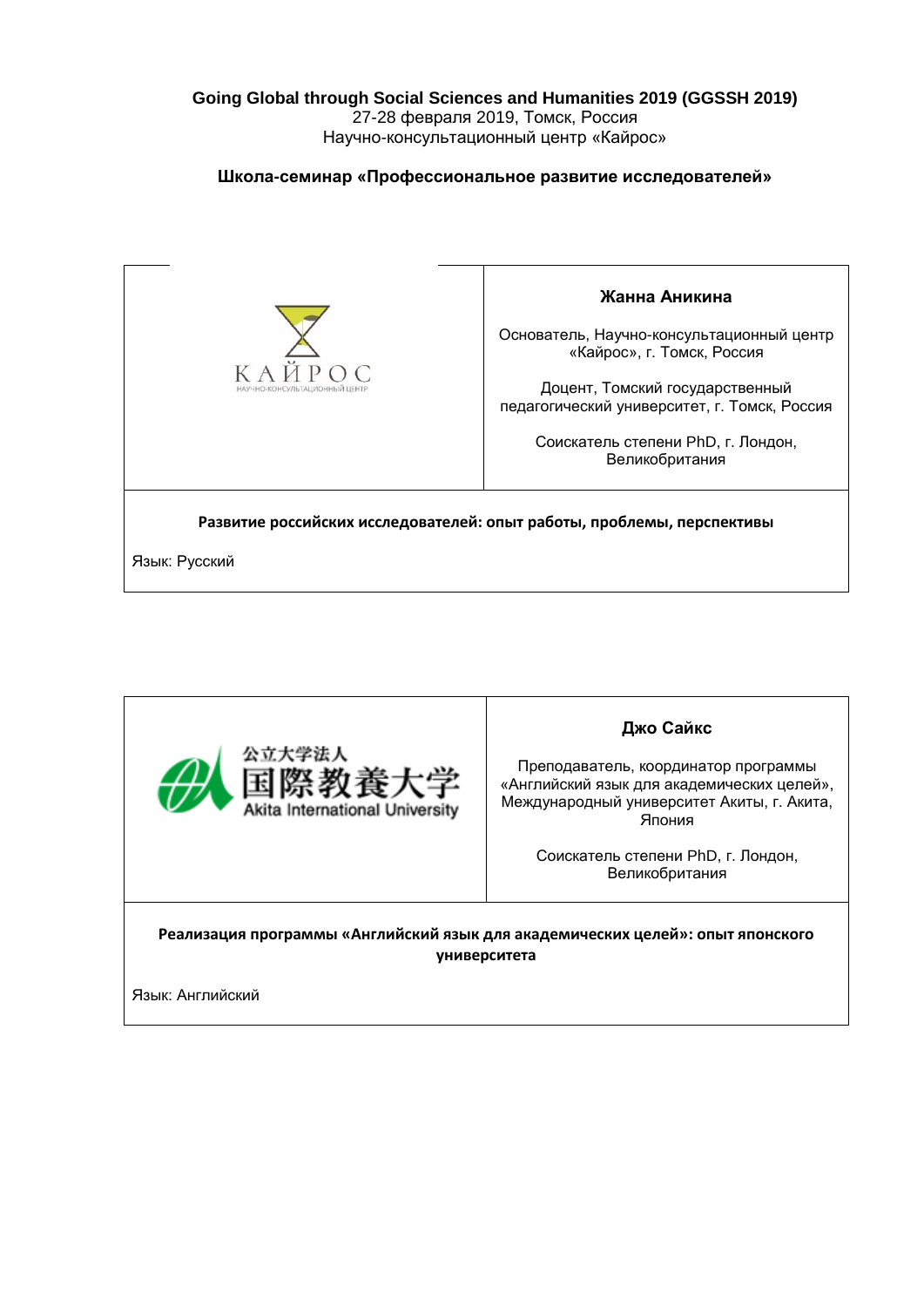

### **Марк Рид**

Профессор, Ньюкаслский Университет, г. Ньюкасл-апон-Тайн, Великобритания

Приглашенный профессор, Бирмингемский городской университет, г. Бирмингем, Великобритания

Приглашенный профессор, Университет Лидса, г. Лидс, Великобритания

**Работайте меньше, чтобы делать больше: уроки от самых продуктивных мировых ученых**

Язык: Английский



**Джиллиан Роуэл** Специалист по образовательным программам

**Катерина Левченко** Руководитель отдела по работе с клиентами

**Использование платформы Turnitin для формирования культуры академической порядочности** 

Язык: Английский

Целевая аудитория: исследователи

Место проведения: Facebook <https://www.facebook.com/groups/400619144032531/>

Стоимость участия: бесплатно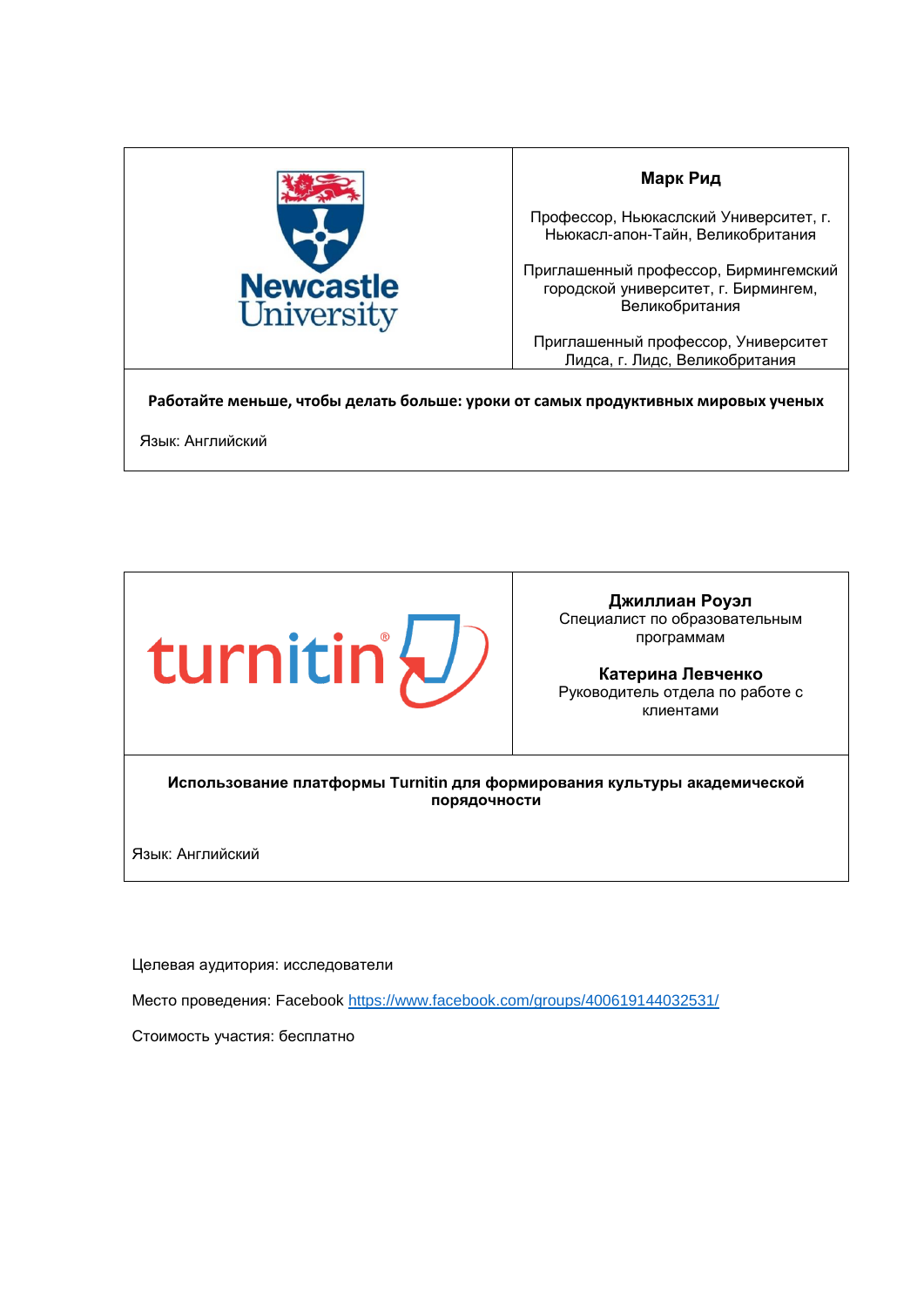### **Going Global through Social Sciences and Humanities 2019 (GGSSH 2019)** 27-28 February 2019, Tomsk, Russia Research Centre Kairos **Session: Researcher professional development**



Language: Russian



#### **Joe Sykes**

EAP Lecturer, program coordinator, Akita International University, Akita, Japan

Doctoral researcher, University of Westminster, London, UK

#### **Delivering a program of English for Academic Purposes: The case of a Japanese university**

Akita International University (AIU) is a public liberal arts university. All subject matter courses are taught in English. Non-native English-speaking students are prepared for use of English through the intensive program of English for Academic Purposes (EAP). In this talk, Joe will tell about the peculiarities of AIU curriculum, describe the EAP course structure and share practical experience of delivering EAP course to AIU students.

Language: English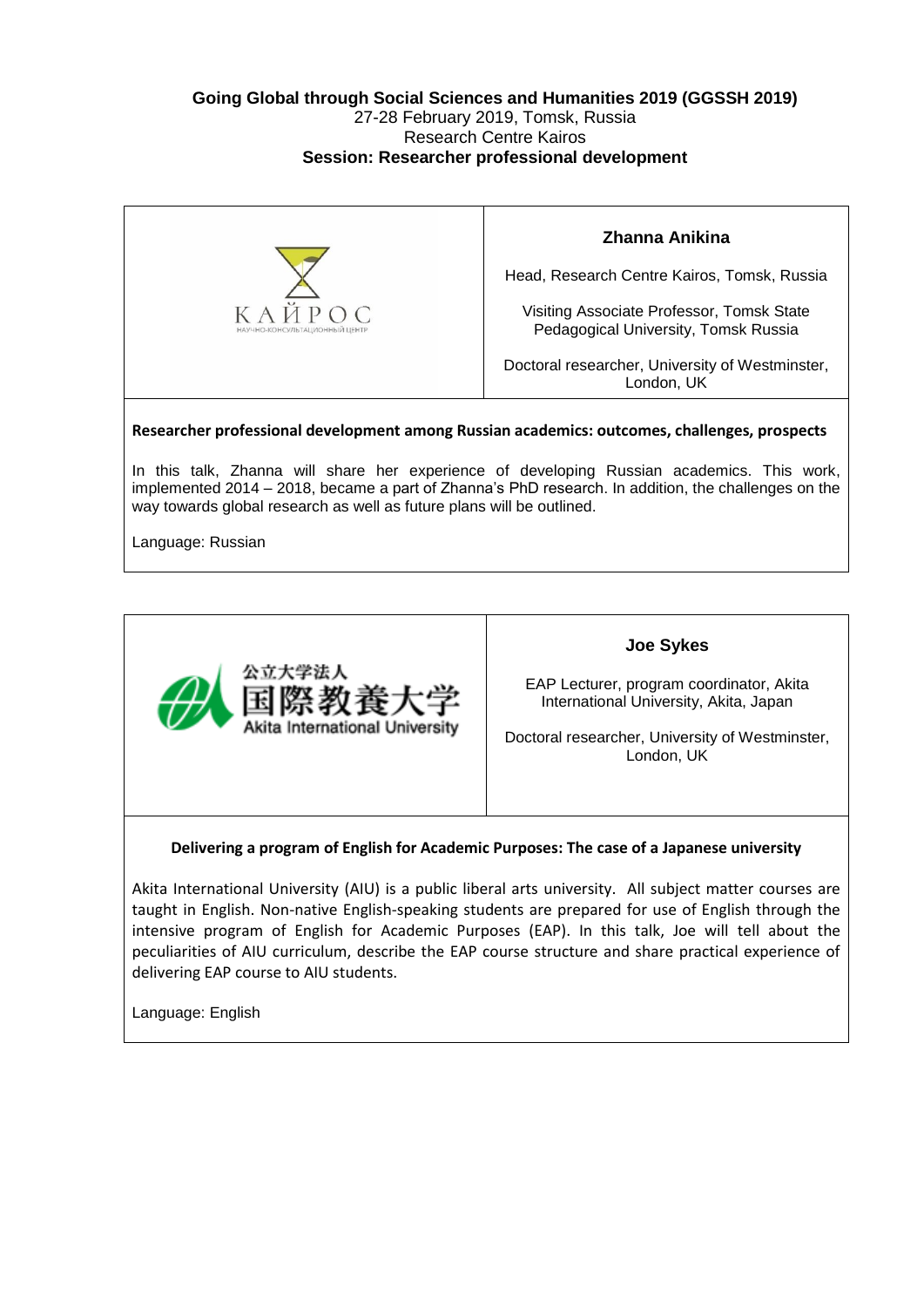

**Mark Reed** 

Professor, Newcastle University, Newcastle upon Tyne, UK

Visiting Professor, Birmingham City University, Birmingham, UK

Visiting Professor, University of Leeds, Leeds, UK

# **Work less to achieve more: lessons from the world's most productive researchers**

Mark Reed is Professor of Socio-Technical Innovation. He has over 140 publications that have been cited more than 10,000 times.

In this talk, Mark will tell what he learned from world's most productive researchers and his reading of an unparalleled breadth of interdisciplinary evidence. He will share practical techniques you can use to become more productive in a fraction of your current working day. His talk will be illustrated with stories of his own experience applying these techniques in his career as a researcher. It will help you to significantly increase your own levels of personal productivity and satisfaction. What you will learn from this session will make you more productive, more satisfied with what you produce, and enable you to be happy working less.

Language: English



**Gillian Rowel** Turnitin Education Manager

**Kateryna Levchenko**  Turnitin New Business Manager, Team Lead

#### **Using Turnitin to support academic integrity values**

Turnitin is your partner in fostering original thinking and supporting authentic learning. Turnitin solutions promote academic integrity, streamline grading and feedback, and improve outcomes across educational levels and content areas. Turnitin leverages cutting-edge technology to provide tools that prevent plagiarism, deliver formative and summative feedback, surface actionable reporting, and investigate academic misconduct. Growing from one million student paper submissions in 2002 to one billion in 2018, Turnitin serves over 13,000 institutions globally and is headquartered in Oakland, Calif., with international offices in the U.K., Netherlands, Australia, Korea, India, and throughout Latin America. @Turnitin

Turnitin is often seen as a tool to assist institutions with their academic misconduct and risk mitigation strategies however, whilst a valid proposition, this does not do justice to its full potential as a learning tool which places academic integrity at its core.

In an era of fake news a short-sighted and negative focus on plagiarism misses unique opportunities to instill in students key critical thinking skills and the ability to question the validity and authority of the